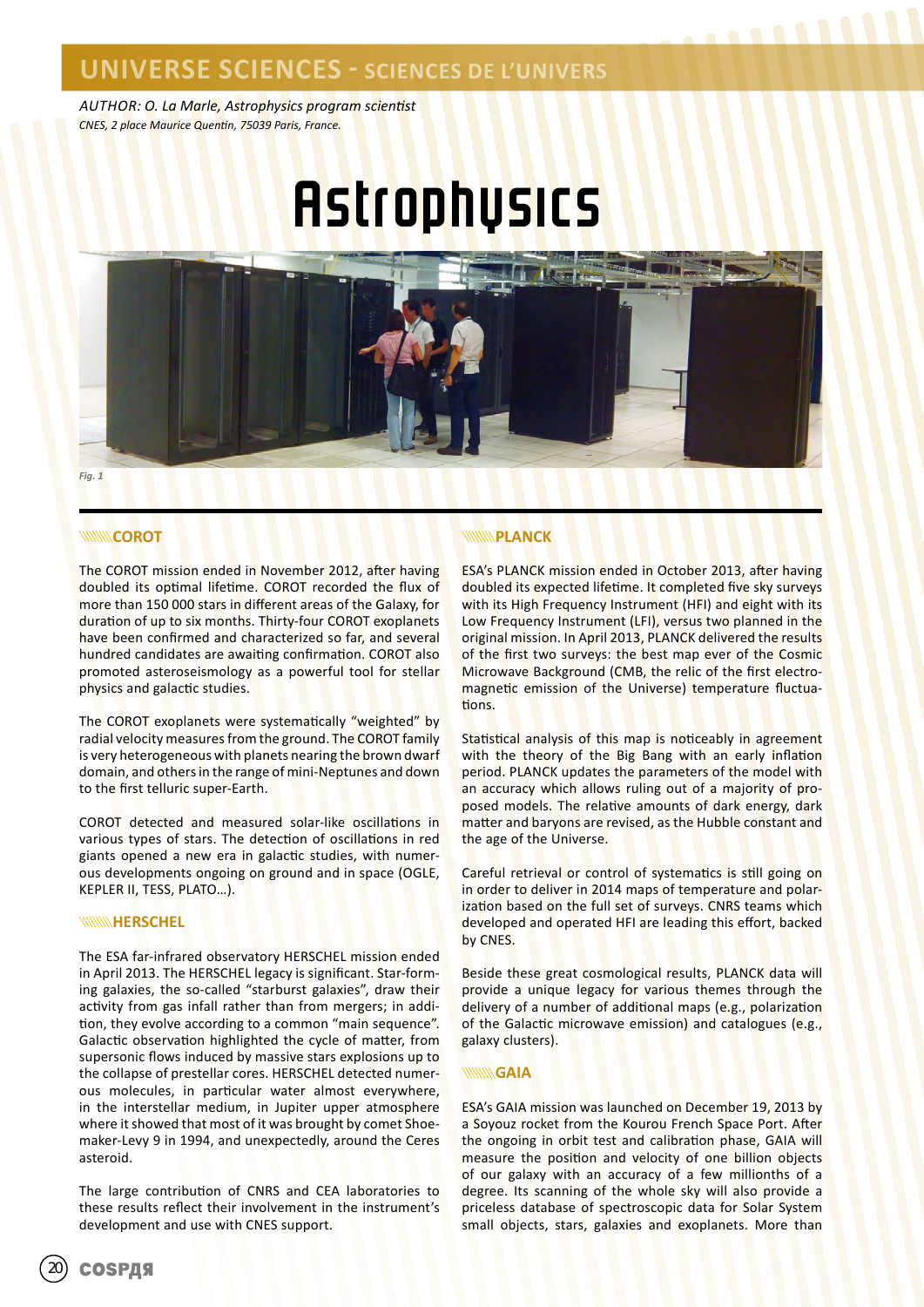

400 people from European laboratories, including about 100 members from French research institutes and from CNES, are involved in the challenging GAIA data processing (Fig. 1). The first partial catalogues should be available by 2015 and the final ones will be delivered by 2019.

#### **JWST/MIRI**

MIRI (Mid-InfraRed Instrument) is a spectro-imaging instrument with a coronographic mode developed by a consortium of European laboratories, among which several French ones supported by CNES. It will be a key component of the JWST mission, in particular in the field of stellar disks and exoplanets' studies. MIRI, a part of the European contribution to the JWST, was delivered to NASA in May 2012 (Fig. 2). The integration and test phase into the JWST Instrument Module has started with success. JWST is planned to launch in 2018.

#### **EUCLID**

EUCLID is the second ESA *Cosmic Vision* program medium mission (M2). It is dedicated to the study of dark matter and dark energy. These unknown components, which stand for respectively 26% and 69% of the content of the Universe, question the validity of Einstein's General Relativity at cosmological scales. Scheduled for launch in 2020, EUCLID will address these issues by probing the large scale structures and probing the galaxies gravitational distortion caused by dark matter. The EUCLID survey will provide unique legacy science in various fields of astrophysics, from the detection of exoplanets and the stellar physics in the Milky Way to the formation and evolution of the galaxies. French laboratories of CNRS and CEA, supported by CNES, are leading the international effort to develop the EUCLID instrumentation and the data processing system.

#### **WWW.SVOM**

SVOM is a French-Chinese mission aiming to study Gamma-Ray Bursts (GRBs) – the highest energy phenomena observed in the Universe. Launch is expected by 2020. SVOM, complemented by ground follow-up, will provide unprecedented multi wavelength follow-up on the GRBs, especially on very far ones. France, through CNES, CEA and CNRS laboratories, provides key elements of the mission including the wide-field X-ray and gamma-ray camera ECLAIRs and the alert system.

#### **PLATO**

PLATO is the third ESA *Cosmic Vision* program medium mission (M3). It will detect and fully characterize planetary systems of all kinds including Earth-like planets around solar-like stars by precise continuous photometry of the latter. PLATO was selected in February 2014 and should be launched in 2024. French laboratories supported by CNES contribute significantly to the scientific payload and to ground data processing preparation.

#### **The hot and energetic Universe, theme of the next ESA large mission**

In November 2013, ESA selected the hot and energetic Universe as the science theme for its next *Cosmic Vision* large mission (L2), to be launched in 2028. This X-ray observatory will address some of the most fundamental issues in contemporary astrophysics and cosmology, such as black holes and matter under extreme conditions, formation and co-evolution of galaxies and of their central black holes, clusters and large-scale structures, and life cycles of matter and energy. French laboratories from CNRS and CEA, supported by CNES, are involved in the mission's preparation.

#### *[Fig. 1]*

*The GAIA Data Processing Center at CNES Toulouse Space Center will harbour about 40% of the overall GAIA data processing. At the end of the mission 6 000 processing cores will be necessary. © CNES*

#### *[Fig. 2]*

*MIRI Flight Model under inspection at NASA's Goddard Space Flight Center after its delivery. © NASA/GSFC/Chris Gunn*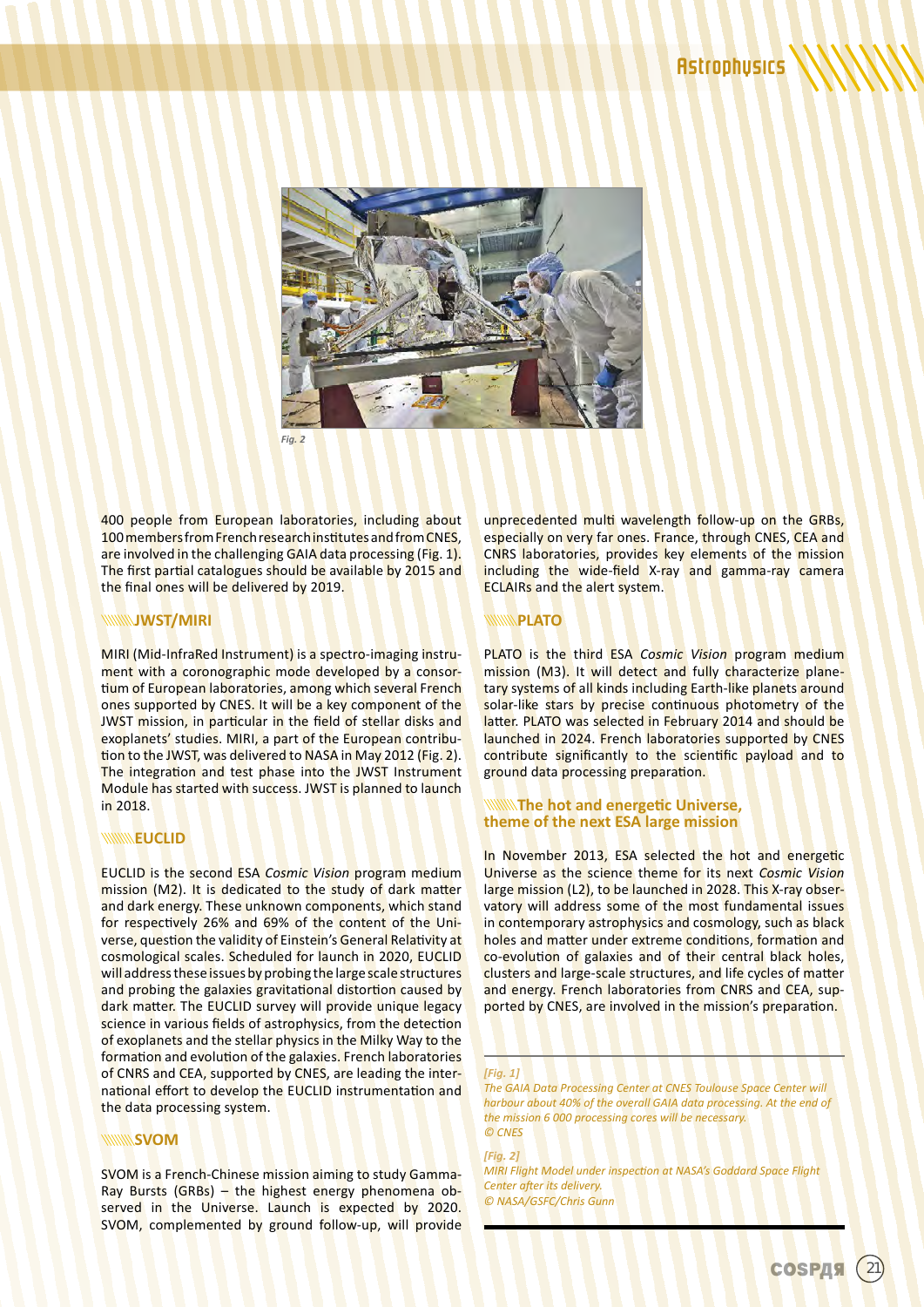### **UNIVERSE SCIENCES - SCIENCES DE L'UNIVERS**

*(1) IPAG, UMR 5274, 414 rue de la piscine BP 53, 38041 Grenoble, France.*

## **Astrophysics**

*Precision cosmology with the PLANCK satellite* La cosmologie de précision avec le satellite Planck

**Abstract:** In March 2013, nine all-sky PLANCK maps were made public. They cover the frequency range of 30 to 857 GHz, and an angular resolution that can reach five arcminutes. These maps reveal, with an unprecedented sensitivity, the angular fluctuations of the temperature of the Cosmic Microwave Background. The only models of the Universe compatible with these data are based on the paradigm of the inflationary Big Bang.

**Résumé :** En mars 2013, neuf cartes couvrant tout le ciel ont été rendues publiques avec des fréquences allant de 30 à 857 GHz, et une résolution angulaire allant jusqu'à cinq minutes d'arc. Ces cartes révèlent, avec une sensibilité sans précédent, les fluctuations angulaires de température du rayonnement fossile à 3 K. Les seuls modèles d'Univers compatibles avec ces données sont fondés sur le paradigme du Big Bang inflationnaire.

The PLANCK satellite is a medium-sized ESA mission. It was launched, along with the HERSCHEL Space Observatory, in May 2009 on an Ariane 5 rocket. It has been in orbit since that day, around the Lagrangian L2 point of the Sun-Earth system. It is dedicated to the precise measurement of the Cosmic Microwave Background (CMB) which is a 2.725 Kelvin blackbody relic that emerged from the hot and dense phase at the beginning of the Universe. Small variations of temperature (called anisotropies) have been observed by the two previous satellites COBE and WMAP, from NASA, along with sub-orbital and ground-based experiments. The PLANCK satellite has just achieved the goal of extracting most of the cosmological information that is embedded in the statistics of the anisotropies of the CMB in temperature.

For that purpose, two instruments share the focal plane of the PLANCK 1.5 m telescope. The low-frequency instrument (LFI), led by Italy, has 22 radiometers at 20 K covering the range of 30 to 70 GHz with a black-body reference at 4 K. The high-frequency instrument (HFI), led by France, uses 52 bolometers cooled to 0.1 K. Both provide a sensitivity which is limited in part by the photon shot noise of the 2.725 K background itself. The mission scanning strategy was designed so as to obtain a near full sky coverage every six months. Five surveys have been obtained by HFI during its cold phase. Eight surveys have been gathered by LFI. PLANCK retired in October 2013 on a parking orbit around the Sun, after four and a half years of activity.

The analysis of the data has to come up with solutions concerning three main problems: dealing with calibration, removing or controlling systematic effects and removing or controlling foreground emissions. The 2013 data release is described in Ref. [1] and references therein. It can be accessed at this web page [http://www.sciops.esa.int/index.

php?project=planck&page=Planck\_Legacy\_Archive]. It only concerns the first 15.5 months of survey data called the nominal mission. It deals only with temperature data. No polarization products are given at this stage.

We will now summarize the main scientific results which are related to the CMB. Detailed results can be read in the 30 papers dedicated to the 2013 PLANCK data release. Fig. 1 shows one of the best renditions of the CMB anisotropies, obtained by PLANCK after foregrounds have been removed using their spectral and spatial diversities. Fig. 2 shows the CMB power spectrum that represents the variance of the brightness fluctuations in bins of angular scales. Seven acoustic peaks are clearly seen, which represent the sign posts of early matter density fluctuations set in motion early on in the Universe. Early gravitational concentrations can rebound and oscillate several times depending on the size of the fluctuations. The generic power spectrum is only explained within the framework of the Big Bang scenario of the Universe.

There are only seven parameters describing the dynamics of the Universe and its energy and matter contents. They are sufficient to provide an acceptable fit to the statistics: a reduced  $\chi^2$  statistics of 1.05  $\pm$  0.03 is obtained with 2 450 degrees of freedom. The age of the Universe (13 800 ± 0.037 billion years), its energy (dark energy makes 69% of the critical density) and matter contents (dark matter makes 26% and ordinary matter makes 5%) are determined with a precision at the percent level. The best fit curve in Fig. 2 favors the inflation-motivated cosmologies. In particular, the spatial curvature of the Universe is compatible with zero within 7.10-4 and the power law of the initial density fluctuations has an exponent significantly different from 1. The parameters describing the Universe are in broad agreement with those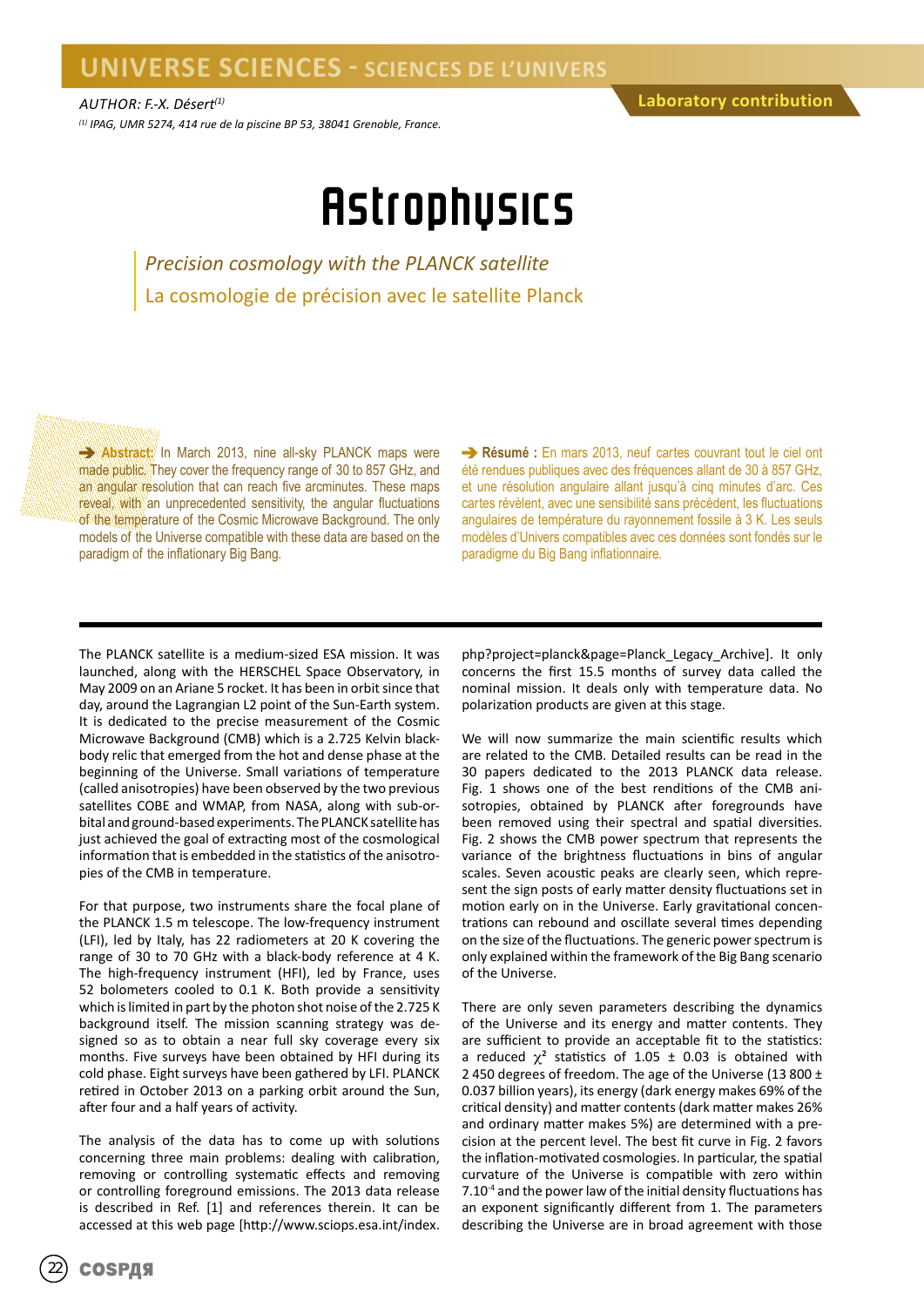### **Astrophysics**

#### *[Fig. 1]*

*Mollweide all-sky projection map of the CMB anisotropies as measured by PLANCK in the nominal mission. The galactic plane, that would appear as a middle horizontal line has been inpainted. For the other 95% of the map, the anisotropies that are shown are obtained by combining maps at several frequencies (the most important being the 143 GHz one) so as to null foreground components. The brightness range is less than 2 parts in 10 thousands of the CMB temperature. © courtesy of ESA & the PLANCK Collaboration*



#### *[Fig. 2]*

*Statistical analysis of the PLANCK two-point correlation function for the high-galactic-latitude sky. The power spectrum of the anisotropies is shown as a function of the multipole number (red points with error bars, cosmic variance in pale green). It represents the square of the fluctuation rms in bins of angular scales (upper horizontal scale). The best-fit model is shown as the green curve. © courtesy of ESA & the PLANCK Collaboration*



857 GHz

#### *[Fig. 3]*

*First submillimeter all-sky map from PLANCK showing the interstellar dust emission in our galaxy. This emission at 857 GHz is used in the foreground removal process leading to the measurement of the CMB anisotropies at lower frequencies. © courtesy of ESA & the PLANCK Collaboration*



*Fig. 3*

obtained by other cosmological probes. The PLANCK surveys also bring key contributions to the study of large-scale structures in the Universe via the weak-lensing effect, the cosmic infrared background and the measurement of clusters of galaxies, and to the study of dust (Fig. 3) and synchrotron emission in our galaxy.

The 2014 data release will concern all PLANCK surveys and the polarization information.

#### **REFERENCES**

[1] Planck Collaboration: Ade, P. A. R., Aghanim, N., Armitage-Caplan, C., *et al.* (2013), Planck 2013 results. I. Overview of products and scientific results, *Astron. & Astrophys.*, submitted, http://arxiv.org/abs/1303.5062.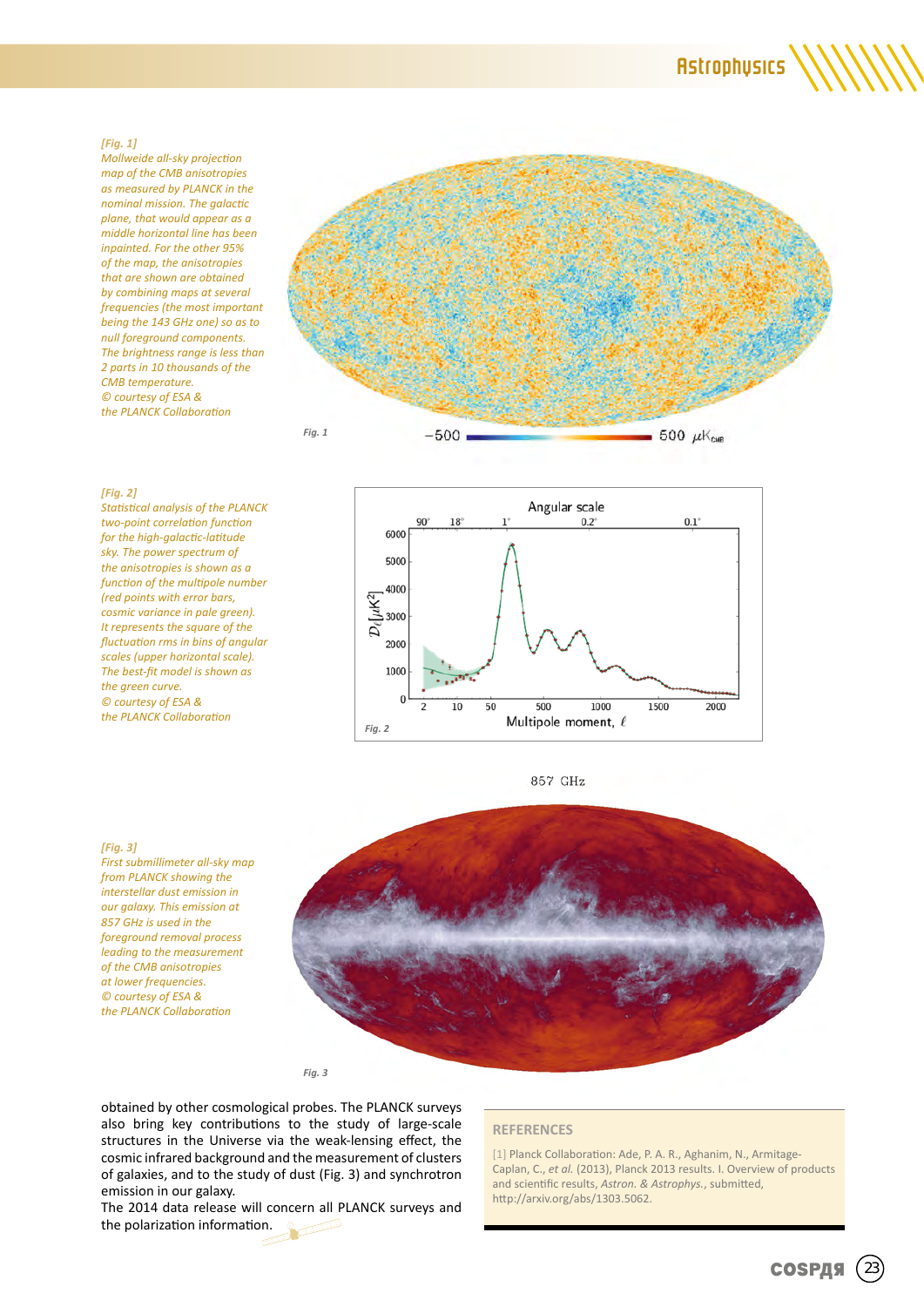*(1) LESIA, UMR 8109, 5 place Jules Janssen, 92195 Meudon, France.*

## **Astrophysics**

*Red giant (r)evolution* Évolution/révolution des géantes rouges

**Abstract:** COROT has revealed that red giant stars sustain solarlike oscillations. Before COROT, ground-based asteroseismic observations gave unclear results. Now, we can use these oscillations to measure stellar masses and radii, identify the stellar evolutionary stages and map the Galaxy. With KEPLER measurements, we have access to the core rotation. Recently, it was made clear that semiregular variability is also due to such oscillations.

**Résumé :** Le satellite CoRoT a ouvert de nombreuses voies en physique stellaire, dont l'étude sismique des géantes rouges. De quelques observations au sol, avant CoRoT, posant plus de questions qu'elles n'en résolvaient, on est passé à une étude physique détaillée s'appuyant sur des observables inédites. La mesure des modes mixtes qui sondent le cœur de ces géantes a ainsi permis de mesurer l'état d'évolution des géantes puis, avec Kepler, la rotation de leur cœur.

Red giant seismology is an exquisite surprise provided by the space mission COROT at first, then by KEPLER. The analysis of a wealth of light curves recorded with unique length, continuity and photometric precision has revealed many secrets [1]. The most striking results, up to now, are provided by the observation of mixed modes. Such modes result from the coupling of gravity waves, propagating in the radiative core region, with pressure waves propagating in the stellar envelope. They directly reveal information from the stellar core: the nature of the nuclear reaction and the mean core rotation rate.

#### *<b>KKWANK* From structure homology to seismic **scaling relations**

Red giants are divided in three main regions: a thin hydrogenburning shell lies between the dense helium core and the thick, mostly convective envelope. This ensures that the interior structure is highly homologous. This property translates in a very typical solar-like oscillation spectrum revealed by COROT observations and expressed by the concept of universal red giant oscillation pattern [2], as an alternative form to the usual asymptotic expansion. Based on this concept, a method has been suggested to provide an unambiguous identification of the oscillations and a high-precision measurement of the large frequency separation that gives structure to the oscillation pattern. This is highly useful, either for performing ensemble asteroseismology [3] or for modeling individual stars [4].

As a result of homology, the red giant global seismic parameters conform to a large number of scaling relations (Fig. 1). Two parameters are especially important: the frequency large separation Δν provides an estimate of the mean stellar density. The frequency  $v_{\text{max}}$ , which corresponds to the maximum oscillation signal, is proportional to the stellar surface gravity. From spectroscopy, gravity is measured with a poor precision (200 or 300%), whereas it is constrained to the 1% level by asteroseismology. As a consequence, seismic relations with  $\Delta v$  and  $v_{\text{max}}$  can be used to provide proxies of the stellar masses and radii, with typical precisions about 10 and 5%, respectively [3].

An important consequence of the measurement of asteroseismic radii for field stars is the capability of estimating stellar distances. Miglio *et al.* [5] have shown that red giants represent a well-populated class of accurate distance indicators, spanning a large age range, which can be used to map and date the Galactic disk in the regions probed by observations made by COROT and KEPLER. They have determined precise distances for about 2 000 stars spread across nearly 15 kpc of the Galactic disk, exploring regions which are a long way from the solar neighbourhood (Fig. 2).

#### **A direct view into the stellar core**

In the Sun, asteroseismology performs very efficiently, except in the central region since pressure modes do not probe the core efficiently. In red giants, gravity modes are not present, but appear clearly through the coupling of gravity waves propagating in the core with pressure waves propagating in the envelope. A wealth of information has been provided by their analysis. The different mixed-mode patterns help distinguish helium-core burning giants in the red clump from hydrogenshell burning giants on the RGB [6-7].

The capability of mixed modes to probe rotation in red giants is unfortunately limited by the observation length of COROT. The frequency resolution achieved with five-month-long runs has turned out to be insufficient to measure rotation.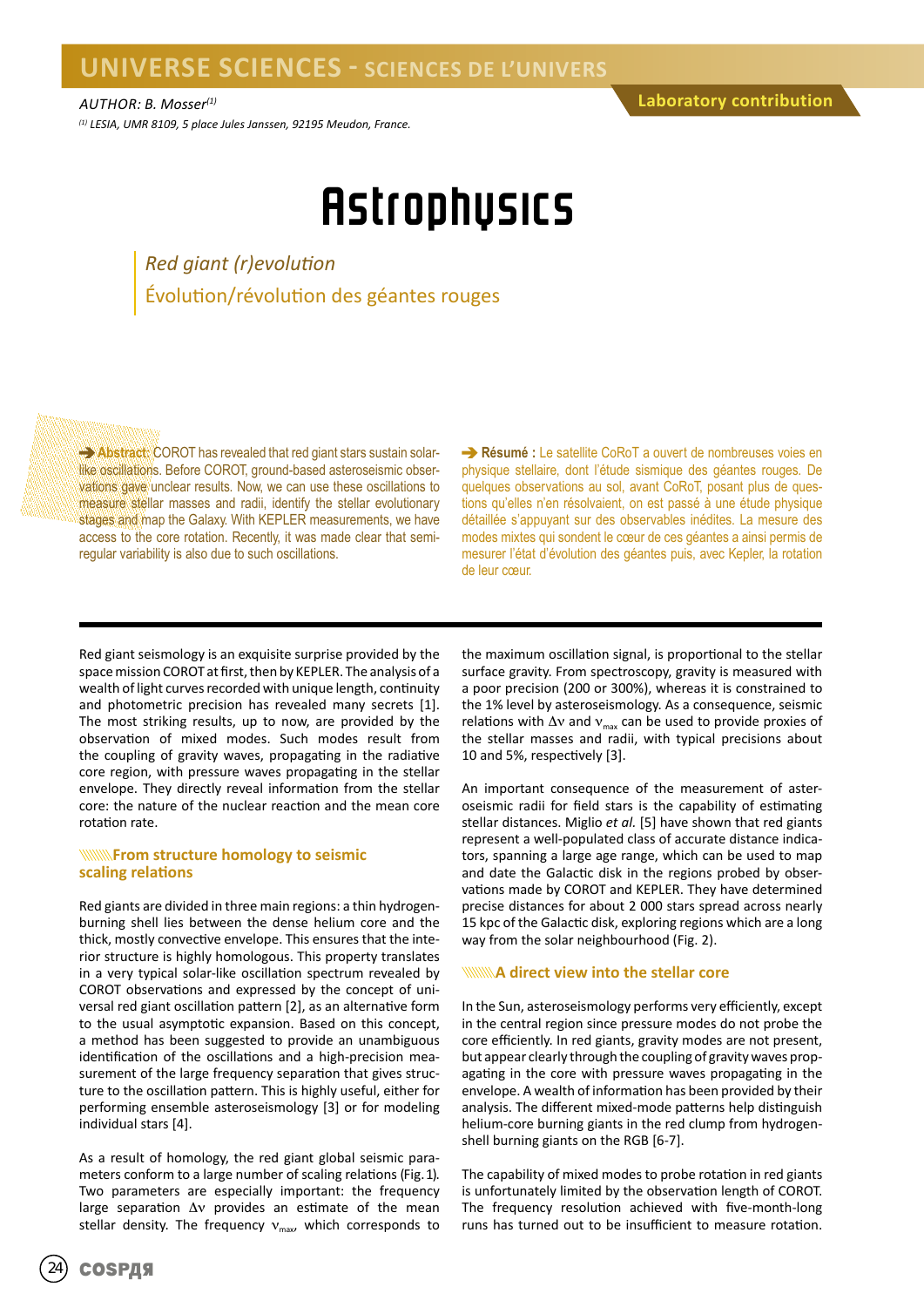#### *[Fig. 1]*

*Superimposition of solar-like oscillation spectra, from the Sun to a semi-regular variable, showing that red giant oscillation spectra are governed by different scaling relations. All stars with a large separation (indicated in µHz) less than 40 µHz are red giants. The scaling relations concerning the background (dashed line) and the maximum oscillations signal (dotted line) show evidence of the close connection between seismic and convective properties. © B. Mosser.*

*[Fig. 2] Solar-like oscillating G-K giants observed in several COROT fields of view and by Kepler: projection on the x-z plane perpendicular to the Galactic plane. © from 2012EPJWC.1905012M.*





Rotational splittings measured with KEPLER have highlighted a significant radial differential rotation [8]. Further observations reveal a small decrease of the mean core rotation rate of stars ascending the RGB [9]). Alternatively, an important spinning down is observed for red-clump stars compared to the red giant branch.

Semi-variability in evolved M giants was suspected to be due to solar-like oscillation. However, until recently, only indirect information was available to sustain this hypothesis. The question concerning the nature of these oscillations is

now solved with KEPLER four-year-long observations [10]. According to scaling relations, such oscillations occur at very low frequency: at the tip of the RGB, oscillations periods are as high as 50 days. Such observations provide improved distance measurements and open the way to extragalactic asteroseismology, with the observations of M giants in the Magellanic Clouds. This work, as others, has highly benefitted either from the COROT observations or from the methods developed for COROT observations.

#### **REFERENCES**

[1] De Ridder, J., Barban, C., Baudin, F., *et al.* (2009), Non-radial oscillation modes with long lifetimes in giant stars, *Nature*, **459**, 398.

[2] Mosser, B., Belkacem, K., Goupil, M. J., *et al.* (2011a), The universal red-giant oscillation pattern. An automated determination with CoRoT data, *A&A*, **525**, L9.

[3] Mosser, B., Belkacem, K., Goupil, M. J., *et al.* (2010), Red giant seismic properties analyzed with CoRoT, *A&A*, **517**, A22.

[4] Baudin, F., Barban, C., Goupil, M. J., *et al.* (2012), Modeling a high-mass red giant observed by CoRoT, *A&A*, **538**, A73.

[5] Miglio, A., Chiappini, C., Morel, T., *et al.* (2013), Galactic archaeology: mapping and dating stellar populations with asteroseismology of red-giant stars, *MNRAS*, **429**, 423.

[6] Bedding, T. R., Mosser, B., Huber, D., *et al.* (2011), Gravity modes as a way to distinguish between hydrogen- and helium-burning red giant stars, *Nature*, **471**, 608.

[7] Mosser, B., Barban, C., Montalban, J., *et al*. (2011b), Mixed modes in red-giant stars observed with CoRoT, *A&A*, **532**, A86.

[8] Beck, P. G., Montalban, J., Kallinger, T., *et al*. (2011), Fast core rotation in red-giant stars revealed by gravity-dominated mixed modes, *Nature*, **481**, 55.

[9] Mosser, B., Goupil, M. J., Belkacem, K., *et al*. (2012), Spin down of the core rotation in red giants, *A&A*, **548**, A10.

[10] Mosser, B., Dziembowski, W., Belkacem, K., *et al.* (2013), Period-luminosity relations in evolved red giants explained by solar-like oscillations, *A&A*, **559**, A137.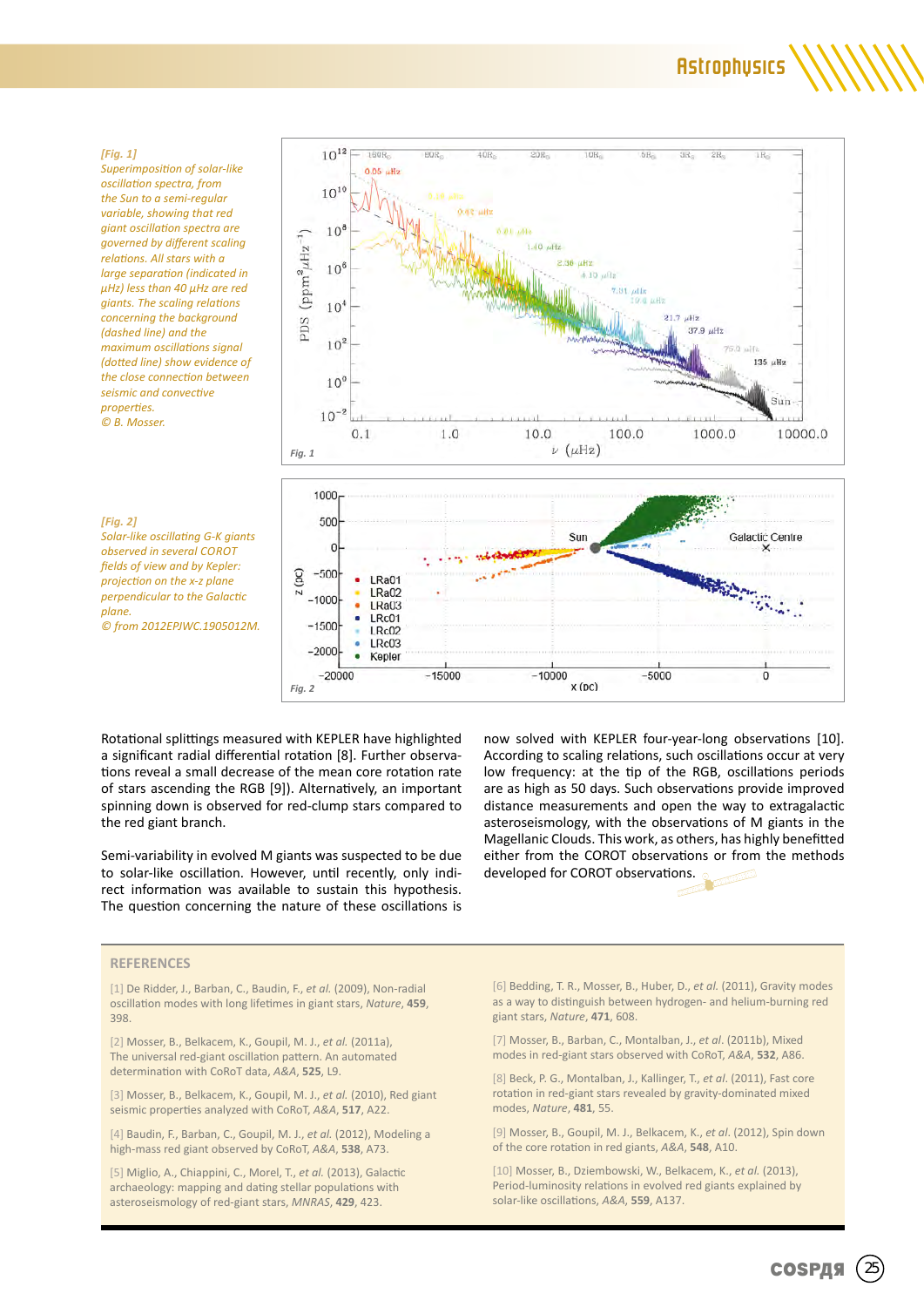## **UNIVERSE SCIENCES - SCIENCES DE L'UNIVERS**

## **Astrophysics**

*HERSCHEL opens new windows on the Universe* Herschel ouvre de nouvelles perspectives sur l'univers

**Abstract:** With its three instruments, PACS, SPIRE and HIFI, and its 3.5 m diameter telescope, the HERSCHEL Space Observatory launched in 2009 has provided observations leading to transforma-tional science in several domains, such as star formation, early galaxy evolution and chemistry of the interstellar matter.

**Résumé :** Avec ses trois instruments et son télescope de 3,50 m de diamètre, l'observatoire spatial Herschel, lancé en 2009 a fourni des observations qui ont permis des avancées considérables dans de nombreux domaines, et plus particulièrement pour la formation des étoiles, l'évolution des galaxies et la chimie du milieu interstellaire.



*a) HERSCHEL/SPIRE image of star forming region in Taurus. The light blue and purple curves show the crests of filament.*

*b) Display of polarization vectors tracing the magnetic field orientation, overlaid on the HERSCHEL/SPIRE image. The magnetic field appears to be oriented perpendicular to the filament and roughly aligned with the general direction of the striations overlaid in blue. © From [2] Fig. 1*



The HERSCHEL Space Observatory has a long story. The first document describing what could be a mm space observatory were presented in the early 80s. Selected as one of the corner stone of the *Horizon 2000* ESA program, HERSCHEL was launched on May 14, 2009. Five years later, a good assessment of the HERSCHEL achievement can be made. Today, more than 900 scientific papers have been published, on almost every domain of astrophysics, from Solar System to Cosmology. In this short paper, it is not possible to report on all the results obtained from HERSCHEL's observations. I will focus on some of them, which I consider are breaking frontiers. Readers who would like a full overview can go to the Universe explored by HERSCHEL symposium web page (ESTEC/ESA, October, 15-18, 2013, http://HERSCHEL.esac. esa.int/TheUniverseExploredByHERSCHEL.shtml).

For a long time, there was a lack of information on the first steps in the formation of stars. Parent molecular clouds could be observed in radio and protostars, in infrared, but cold core phases, when molecular clouds fragments start to collapse to give birth to protostars, remained hidden: cold cores are very cold, a few tens K, and hidden by dust. HERSCHEL was the first observatory to observe these cold cores and the structure of molecular clouds on a small scale. The main surprise was that cold cores are all lying in filaments that design a skeleton inside the star forming molecular clouds. In addition, it was possible to map these filaments and to demonstrate that they have all a typical width of 0.1 pc, whatever star forming region is observed. This was totally unexpected, and most star formation theories assumed star formation to be randomly distributed in molecular clouds. The 0.1 pc scale corresponds